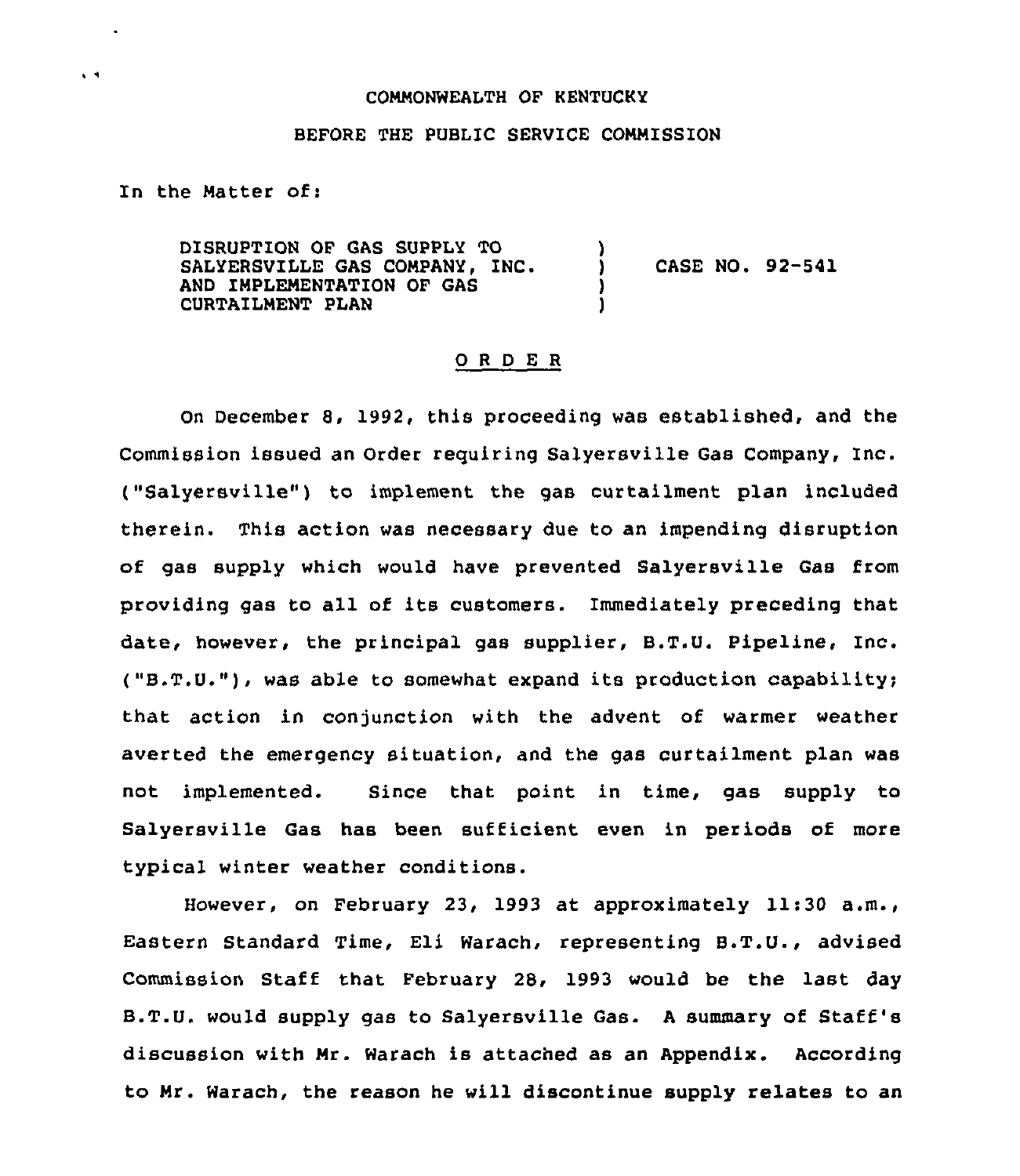ongoing dispute regarding Salyersville's failure to pay B.T.U. for all the gas it has supplied to Salyersville Gas.

 $\blacksquare$ 

The Commission is advised that B.T.U. is the principal source of gas supply for Salyersville Gas. Without this source of gas supply, it is unlikely Salyersville Gas will have sufficient gas supply to maintain service to all of its customers.

**TT** IS THEREFORE ORDERED that Salyersville Gas shall immediately implement the gas curtailment plan previously issued in the Commission's December 8, 1992 Order on February 28, 1993 if B.T.U. discontinues its gas supply, unless alternative gas supply arrangements have been made which assure that service can be maintained to all Salyersville Gas customers.

IT IS FURTHER ORDERED that Salyersville Gas shall appear, represented by counsel, before the Commission on March 2, 1993 at 10:00 a.m., Eastern Standard Time, to show cause why the gas curtailment plan previously issued in the Commission's December 8, 1992 Order should not remain in place, and to demonstrate what efforts have been made to resolve the payment dispute with B.T.U., its principal gas supplier, and what alternative gas supply sources exist to enable Salyersville Gas to maintain adequate and reliable gas service to all its customers.

 $-2-$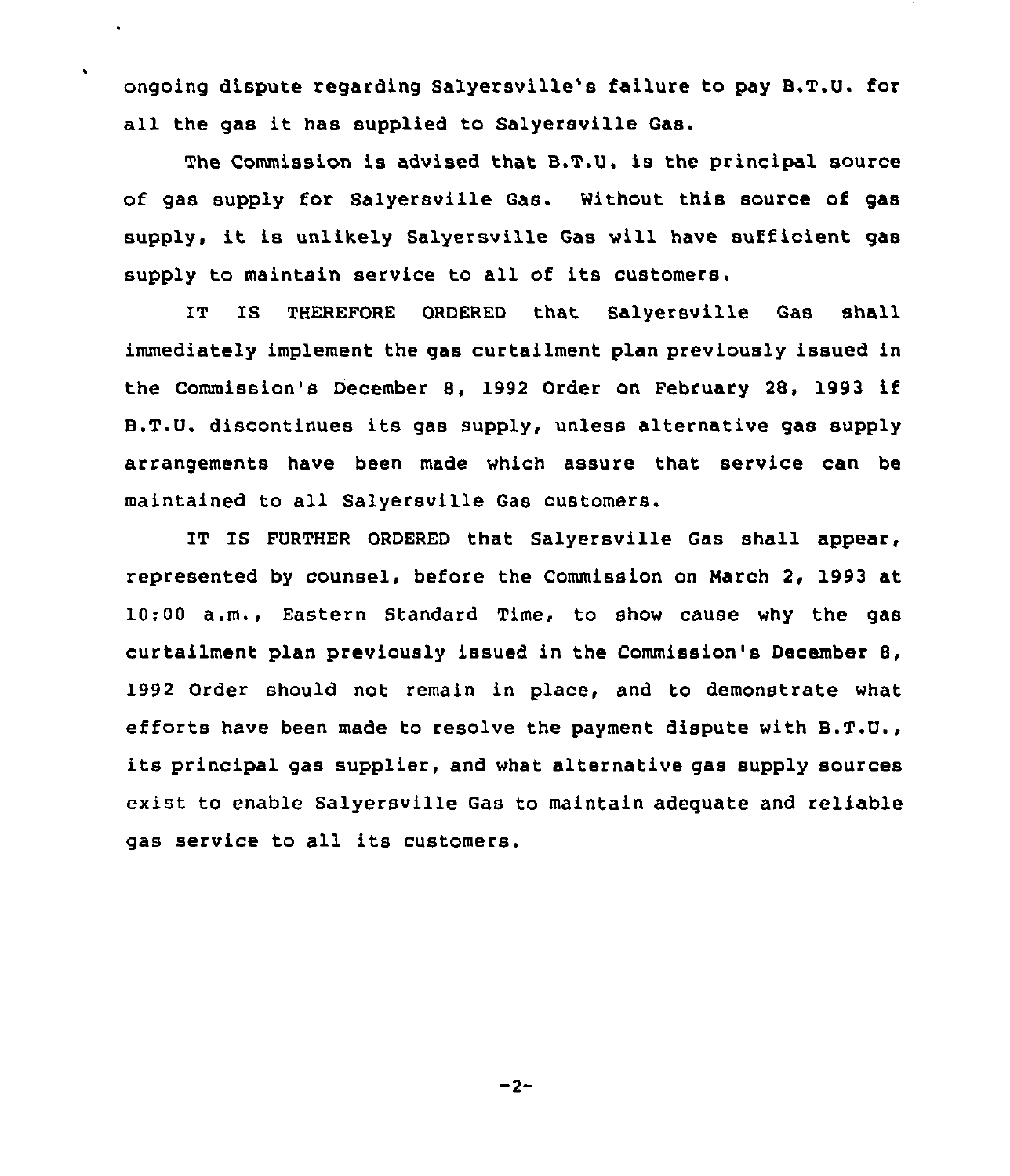Done at Frankfort, Kentucky, this 24th day of February, 1993.

PUBLIC SERVICE CONNISSION

Chairman Lik. Duro Vice Cha rman

Commissioner

ATTEST:

٢ <u>:ll,</u>

Executive Director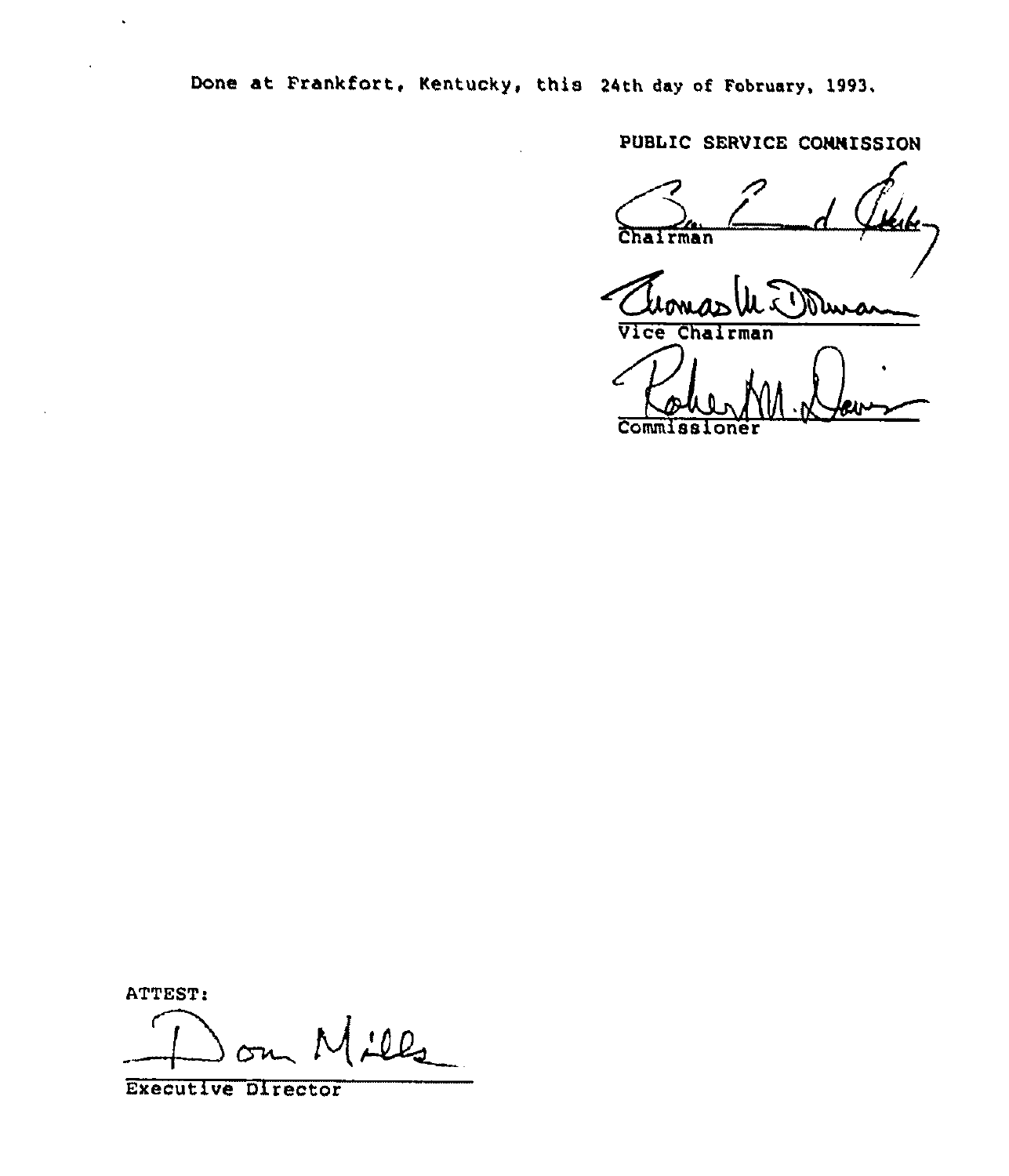STATE OF KENTUCKY COUNTY OF FRANKLIN

## <sup>A</sup> F F I <sup>D</sup> <sup>A</sup> <sup>V</sup> I T

The Affiant, Ralph Dennis, after being duly sworn, states as follows:

On February 23, 1993 at approximately llt30 a.m., Eli Warach contacted me and advised that February 28, 1993 would be the last day B.T.U. Pipeline would supply gas to Salyersville Gas Company. According to Nr. Warach, Salyersville Gas had only Just recently paid its December 1992 bill to B.T.U., and the amount of \$6,000 paid was approximately S3,000 less than the amount which B.T.U. had billed to Salyersville Gas. Mr. Warach also stated that B.T,U.'s bill to Salyersville Gas for January 1993 deliveries remained unpaid.

Mr. Warach reiterated that this discrepancy in payment was a continuation of a problem B.T.U. had with the previous Trustee in Banxruptcy for Salyersville Gas, Norris Kennedy, whereby Nr. Kennedy only paid to B.T.U. an amount of money equal to the amount of gas which Salyersville Gas sold to its customers. Mr. Kennedy used monthly meter readings to determine how much gas Salyersville Gas sold. It appears to Mr. Warach that Jim Lyon, the current Trustee, and Estill Branham, the manager under contract to operate Salyersville Gas, are using the same method to determine how much is owed to B.T.U.